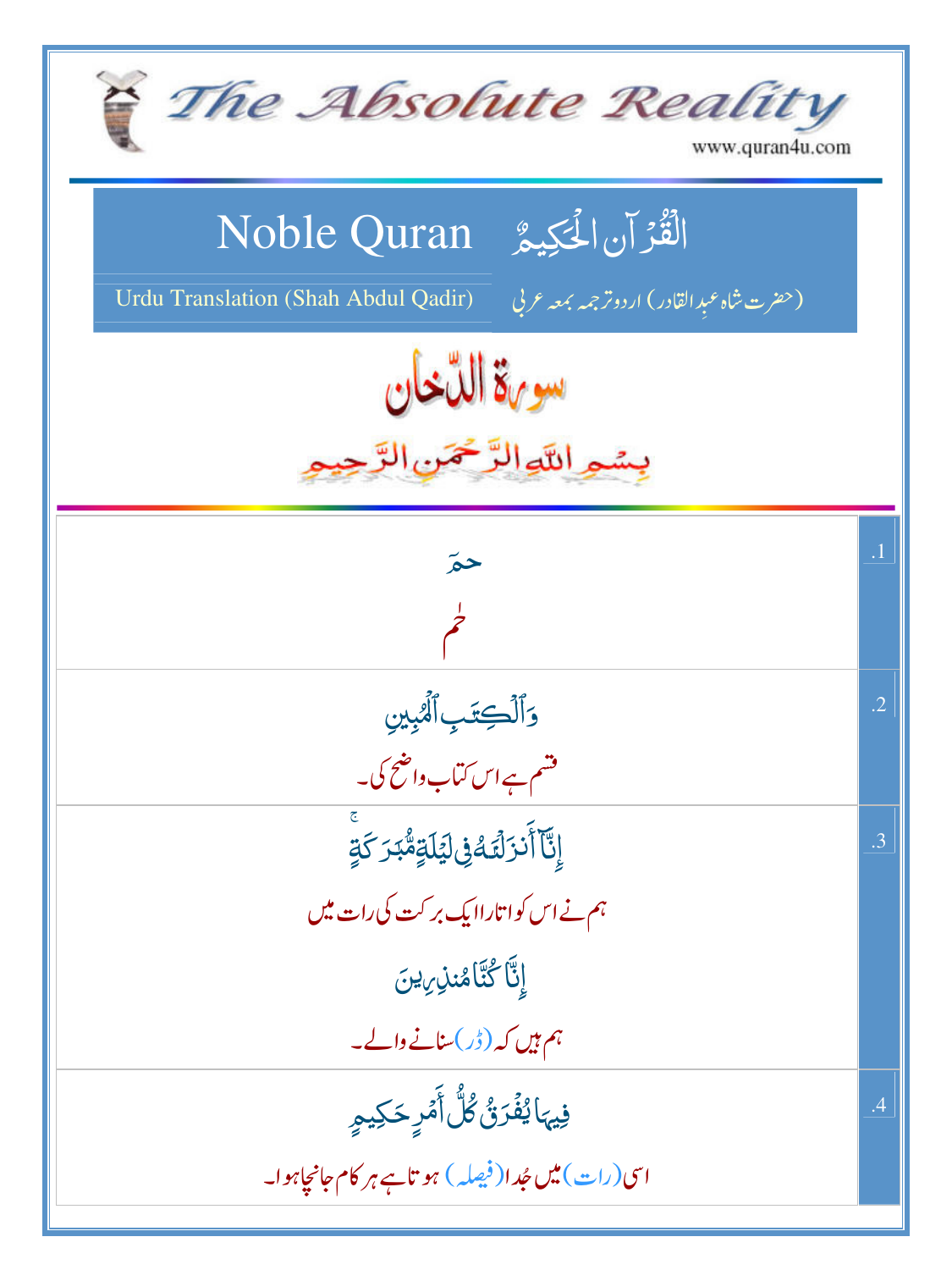| ٵٞ<br>ۿڗٳڡ <i>ؚڹ</i> ؏ڹڔڹؘٵۧ                                      | .5        |
|-------------------------------------------------------------------|-----------|
| تھم ہو کر ہمارے پاس سے،                                           |           |
| إِنَّا كُتَّامُرُسِلِينَ                                          |           |
| ہم(ہی) ہیں(پنجمبر) بھیجنے والے۔                                   |           |
| <i>؆ڿٛػ</i> ڦؘۊڹ؆ڸۜ <sup>ڸڡ</sup> ٙ                               | .6        |
| مہ <sub>ر</sub> (رحمت)ہے تیرے رب کی۔                              |           |
| إِنَّهُ هُوَ ٱلسَّمِيعُ ٱلۡعَلِيمُ                                |           |
| وہی ہے سنتاجانتا۔                                                 |           |
| ؆ٮؚؚۨٵؖڶۺۜڡؘٷٮؾؚۅؘٲڷۘۯۘٚ؆ۻ؋ػٵڹؽؘڹؘۿؙؚڡؘٵؖ                         | $\cdot$ 7 |
| رب آسانوں کااور زمین کا،اور جوان کے نتیجے۔                        |           |
| <u>إن كُنتُم مُّوقِنِينَ</u>                                      |           |
| اگرتم کویقین ہے۔                                                  |           |
| ڷٳٳڶڎٳٳڷۯۿۏڲ۬ؾؙؚٷڲڡؚؠٮؾٛ                                          | .8        |
| محسی کی بند گی نہیں سوااس کے ،حلا تا(زندہ کر تا) ہے اور مار تاہے۔ |           |
| بَابُّكُمُ وَبَنِّ ءَابَابِكُمُ ٱلْأَوَّلِينَ                     |           |
| رب تمہارااور رب تمہارے اگلے باپ دادوں کا۔                         |           |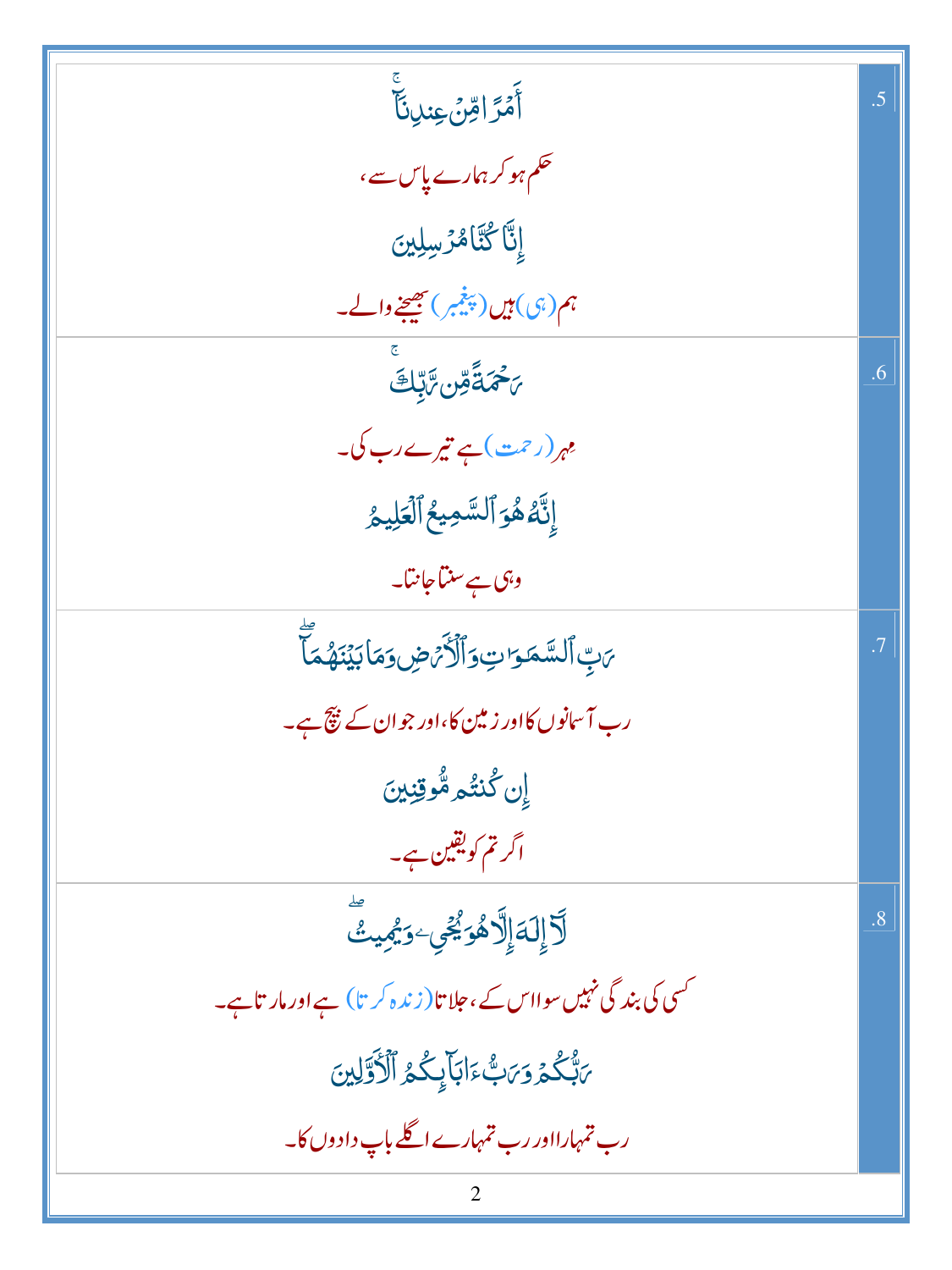| <b>بَلۡ هُمۡ فِى شَكِّ يَلۡعَبُونَ</b>                                      | .9  |
|-----------------------------------------------------------------------------|-----|
| کوئی(ہر گز) نہیں! وہ د ھوکے میں ہیں کھیلتے۔                                 |     |
| فَأَمَتَقِبَ يَوْمَتَأَتِيَ ٱلسَّمَآءُبِيُّخَانِ مُّبِينِ                   | .10 |
| سونوراہ دیکھ جس دن کولائے آسان دھواں صریح۔                                  |     |
| يَخۡشَى ٱلتَّاسَ                                                            | .11 |
| جو گھیر ےلو گوں کو۔                                                         |     |
| هَذَاعَذَابٌ أَلِيمٌ                                                        |     |
| ىيە ہے د كھ كى مار ( در د ناك عذاب )۔                                       |     |
| تَّابَّنَا ٱكۡشِفۡ عَنَّا ٱلۡعَذَابَ إِنَّاۡ مُؤۡمِنُونَ                    | .12 |
| اے رب کھول(ٹال) دے ہم سے یہ آفت، ہم یقین لاتے ہیں۔                          |     |
| آَنَّىٰ لَهُ مُ ٱللَّ كَرَىٰ وَقَلۡ جَآءَهُمۡ مَسُولٌ مُّبِينٌ              | .13 |
| کہاں (موقع) <b>ملے ان کو (اب) سمجھنااور آچکاان پاس رسول کھول سانے والا۔</b> |     |
| ثُمَّ تَوَلَّوۡاۡعَنۡهُوَقَالُواۡمُعَلَّمَّ لَجُّنُونَّ                     | .14 |
| پھر اس سے پیٹھ پھیر کی،اور کہنے لگے سکھایاہے باؤلا۔                         |     |
| إِنَّا كَاشِفُواْ الْعَذَابِ قَلِيلاً                                       | .15 |
| ہم کھولتے (ہٹاتے) ہیں عذاب تھوڑے دنوں،                                      |     |
|                                                                             |     |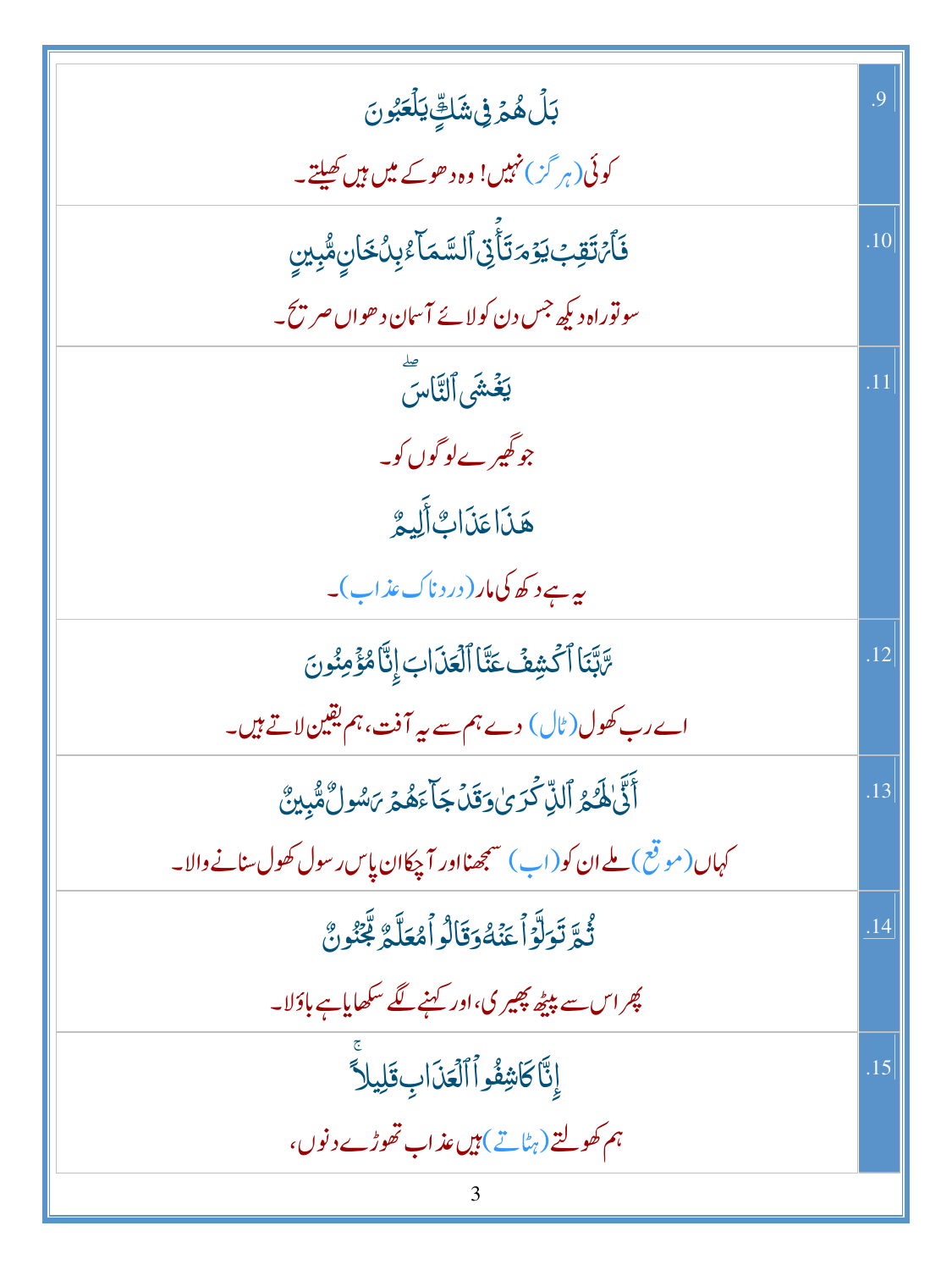| إِنَّكُمُ عَآيِلُونَ                                                         |     |
|------------------------------------------------------------------------------|-----|
| تم پھر وہی کرتے ہو۔                                                          |     |
| يَوۡمَ نَبۡطِشُ ٱلۡبَطَٰشَةَ ٱلۡكُبۡرَىٰۤ إِنَّامُنتَقِمُونَ                 | .16 |
| جس دن پکڑیں گے ہم بڑی پکڑ۔ہم بدلہ لینے والے ہیں۔                             |     |
| وَلَقَّلْ فَتَنَّا قَبْلَهُمْ قَوْمَ فِرْعَوْنَ وَجَاءَهُمْ يَسُولُ كَرِيمٌ  | .17 |
| اور جانچ چکے ہیں ہم ان سے پہلے، فرعون کی قوم کو،اور آیاان پاس رسول عزت والا، |     |
| ِ<br>أَنَ أَذْوَاً إِلَىٰٓ عِبَادَ ٱللَّهِ                                   | .18 |
| کہ حوالے کرومیرے بندے خداکے (یعنی بنی اسرائیل)                               |     |
| ٳۣڹۣۨٙڶػۢۮ؆ۺۅڵٞٲؘڢؾۨ۠                                                        |     |
| میں تم پاس آیاہوں بھیجا(ہوا)معتبر۔                                           |     |
| وَأَن لَاتَعُلُواْعَلَى ٱللَّهِ                                              | 19  |
| اور پہ کہ چڑھے نہ جاؤ( سرکشی نہ کر و)اللہ کے مقابل۔                          |     |
| ٳۣڋؘۣٚٵؾؠػ۠ڡڔؠۺڷڟڹۣۺ۠ؠۣڹڹۣ                                                   |     |
| میں لا تاہوں تم پ <u>ا</u> س ایک سند کھلی۔                                   |     |
| <i>ۮ</i> ٳڋۣٚڠۮ۬ۘٮ۠۠ڹڒڋڸ؋؆ڹؚۜػ۠ۿ۩ؘ۠ڹڷڗڋۿۅڹ                                   | .20 |
| اور میں پناہ لے چکاہوں اپنے اور تمہارے رب کی اس سے کہ مجھ کو سنگسار کر و۔    |     |
|                                                                              |     |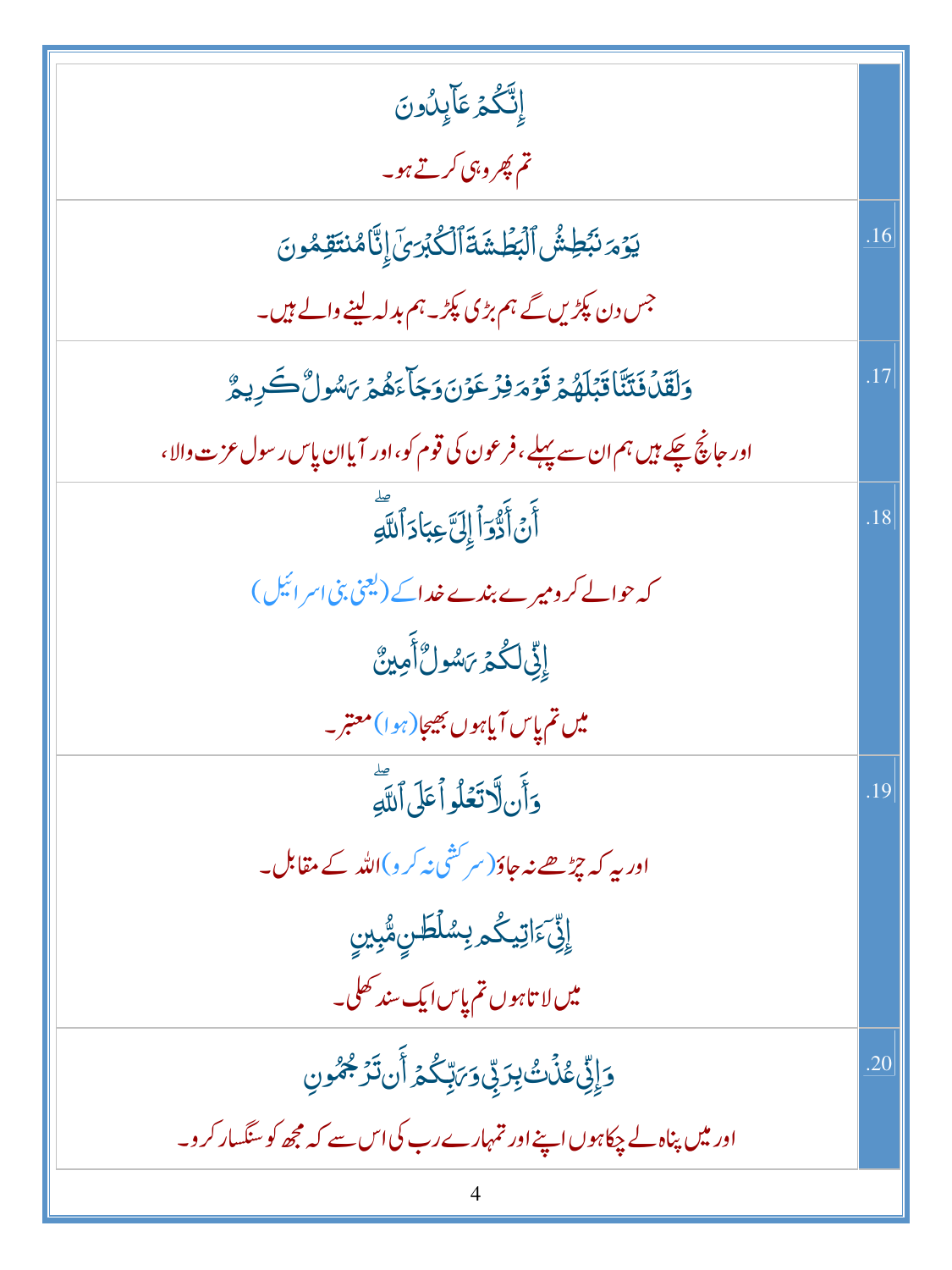| دَإِن لَّمَ تُؤْمِنُواْلِى فَأَعْتَزِلُونِ                              | .21 |
|-------------------------------------------------------------------------|-----|
| اور اگر تم یقین نہیں کرتے مجھ پر تو مجھ سے پرے ہو جاؤ۔                  |     |
| فَلَعَا <i>ٰ مَ</i> بَّلَّ <i>ۃٌ</i> أَنَّ هَؤُلَاۤءِقَوۡمُ لَّٰٓ مُونَ | .22 |
| چر <sub>ل</sub> کارااپنے رب کو کہ بیہ لوگ گنہگار ہیں۔                   |     |
| فَأْسُرِبِعِبَادِيلَيَلاًإِنَّكُم مُّتَّبَعُونَ                         | .23 |
| پھر لے نکل رات سے میرے بند وں کو،البتہ تمہارا پیچھاکریں گے۔             |     |
| وَٱتَّرُكِ ٱلۡبَحۡرَ مَهُوَّآ                                           | .24 |
| اور حچوڑ جادر پاکو تقم رہا۔                                             |     |
| ٳڹؓۿؽٙڿٛڹڷۨڡؓۼ۬ڗٙػۛۏڹؘ                                                  |     |
| البتہ وہ <sup>ا</sup> شکر ڈو بنے والے ہیں۔                              |     |
| ػٙؽٙ <i>ڎٙڒ</i> ػٛۅٲ۫ڡؚڽۜڿ <i>ڐ</i> ٙؾٟۥ <i>ڗ</i> ڠؽۨ۠ۅڹ                | .25 |
| کتنے حچ <i>وڑ گئے</i> باغ اور چشمے ،                                    |     |
| وَرُّهُوعٍوَمَقَامٍ كَرِيمٍ                                             | .26 |
| اور کھیتیاں اور گھر خاصے ؟                                              |     |
| دَنَعَمَةٍكَانُواًفِيهَافَكِهِينَ                                       | .27 |
| اور آرام جس میں تھے باتیں بناتے؟                                        |     |
|                                                                         |     |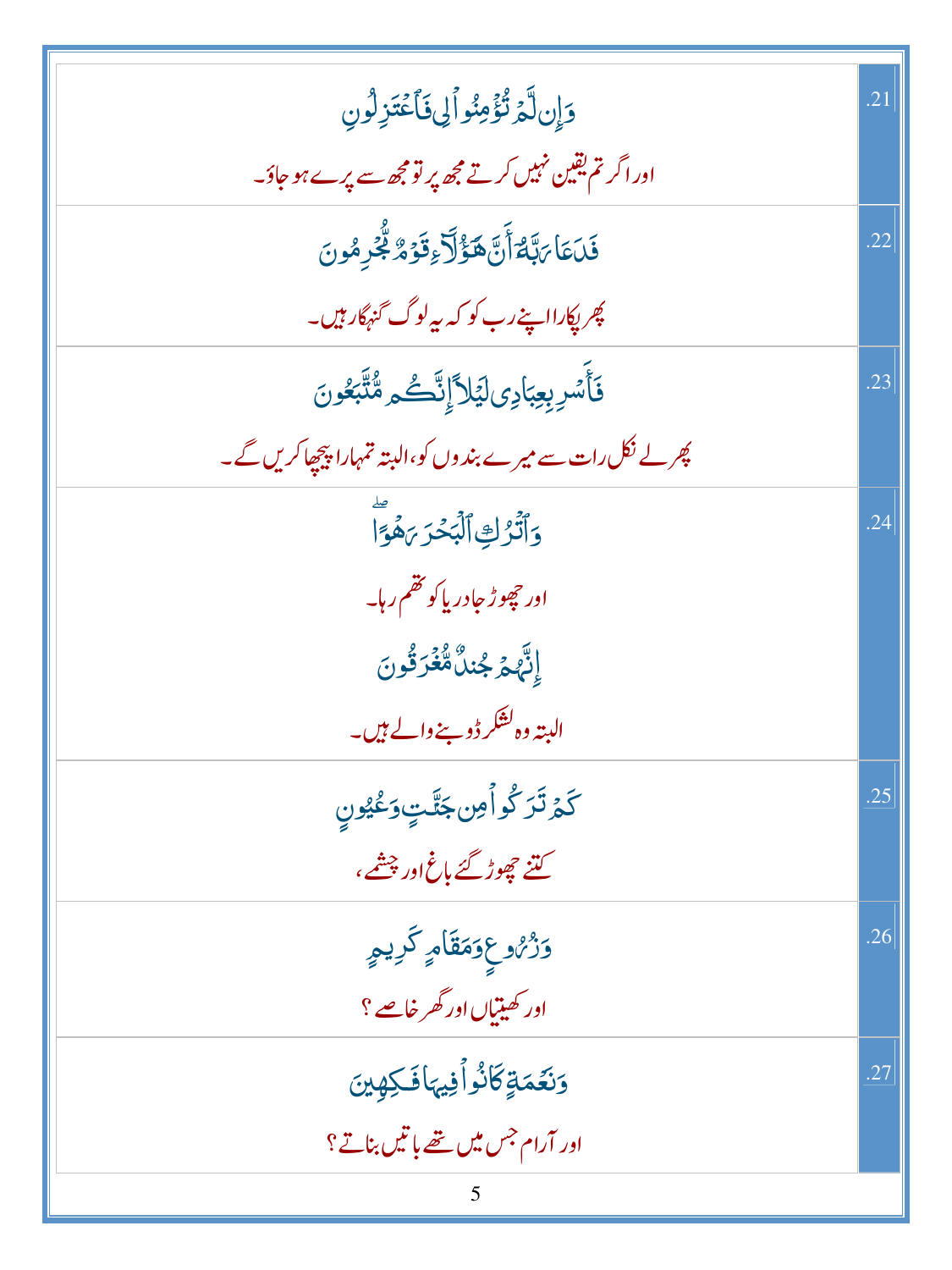| ىد<br>كَذَا لِكَ                                                          | .28 |
|---------------------------------------------------------------------------|-----|
| اسی طرح(ہوا)۔                                                             |     |
| <u>وَأَوْيَ ثَنَمَ</u> هَا قَوْهًا ءَاخَرِينَ                             |     |
| اور وہ سب ہاتھ لگایا، ہم نے ایک اور قوم کو،                               |     |
| فَمَابَكَتْ عَلَيْهِمُ ٱلسَّمَاءُوَٱلْأَرْضُ وَمَاكَانُواْ مُنظَرِينَ     | .29 |
| چر نه رویاان پر آسان اور زمین اور نه ملی ان کوڈ ھیل۔<br>*                 |     |
| وَلَقَلْ نَجَّيۡنَا بَنِيَ إِسۡرَ ۖ ءِيلَ مِنَ ٱلۡعَٰزَابِ ٱلۡهِيِنِ      | .30 |
| اور ہم نے نکالا بنی اسر ائیل کو،وقت کی مار (عذاب) سے۔                     |     |
| ون فِرْعَوْنَ                                                             | .31 |
| جو فرعون سے تھی۔                                                          |     |
| إِنَّهُ كَانَ عَالِيًا مِّنَ ٱلْمُسْرِفِينَ                               |     |
| <b>بيتَك ده تَمَاجِرُّ حد</b> (سر <sup>كش</sup> ہو)ر ہا،حد سے بڑھنے والا۔ |     |
| وَلَقَلِ ٱخْتَزَنَهُمْ عَلَىٰ عِلْمِ عَلَى ٱلْعَلَمِينَ                   | .32 |
| اور ان( بنی اسر ائیل ) کو پسند کیاجان بو جھ کر ، جہاں کے لو گوں سے۔       |     |
| <u>و</u> َءَاتَيۡنَـۡهُمۡ مِّنَ ٱلۡأَيَّـٰٓتِمَافِيهِبَلَّؤُ ٱمُّبِينٌ    | .33 |
| اور دیں ان کونشانیاں، جن میں مد د تھی صر سخ (کھلی)۔                       |     |
| 6                                                                         |     |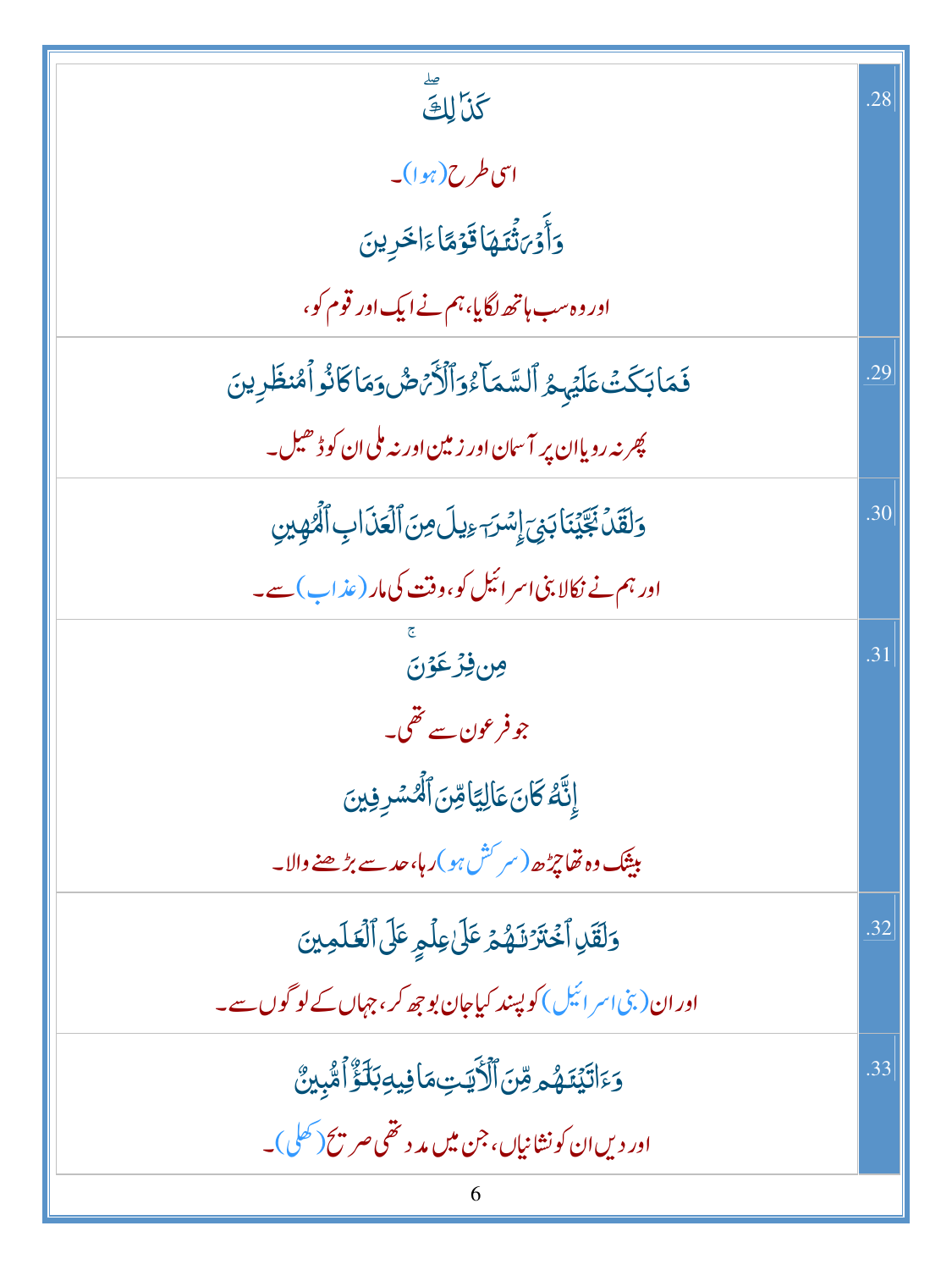| إِنَّكَؤُلَاءِلِيَقُولُونَ                                                                       | .34 |
|--------------------------------------------------------------------------------------------------|-----|
| ىيەلوگ كېتے ہيں۔                                                                                 |     |
| إِنۡ هِىَ إِلَّا مَوۡتَتُنَاۚ ٱلۡأُولَىٰۚ وَمَا نَحۡنُ مِمْنشَرِينَ                              | .35 |
| اور پچھ نہیں،ہمارایہی مرناہے پہلا،اور ہم کو پھر اُٹھنانہیں۔                                      |     |
| فَأَتُواۡئِمَاہَاۡإِیۡنَآۤ إِن کُنتُمۡ صَلاِقِینَ                                                | .36 |
| بھلالے آؤہمارے باپ دادے،اگر تم س <u>یح</u> ہو۔                                                   |     |
| ٲۜۿ۠ <sub>ڞٙ</sub> ڂؘؽ <sup>ۣ</sup> ۠ۯٵؘۧ <i>ۿ</i> ڐؘۏٙۿ <sup>ڷ</sup> ؾۜۜٙۼۅؘٲڷؘۜڸ۬ؾڽؘۻڠڹٙڶؚۿؚؽۨ | .37 |
| اب یہ بہتر ہیں یا تبع کی قوم اور جو ان سے پہلے تھے ؟                                             |     |
| ؚ<br>ٲ <b>ۿؘڶڬۘٮٞۿ</b> ٛؽٙؖٳؚڹؓۿؽٙػٲڎ۠ۅٲڲ۠ <sub>ۘ</sub> ٶؚؠڹ                                     |     |
| ہم نے اُن کو کھیاِ( ہلاک کر ) دیا( بیشک ) وہ تھے گنہگار۔                                         |     |
| وَمَاخَلَقَْنَا ٱلسَّمَوَاتِ وَٱلْأَرَّصَ وَمَابَيْنَهُمَالَعِبِينَ                              | .38 |
| اور ہم نے جو بنایا آسان اور زمین،اور جوان کے نیچ ہے تھیل نہیں بنایا۔                             |     |
| مَاخَلَقْنَهُمَآ إِلَّا بِٱلۡئِيۡ وَلَٰكِنَّ أَكۡثَرَهُمۡ لَايَعۡلَمُونَ                         | .39 |
| ان کو بنایاہم نے ٹھیک کام پر ، پر بہت لوگ نہیں س <u>مجھتے</u> ۔                                  |     |
| إِنَّ يَوۡمَ ٱلۡفَصَٰلِ مِيقَتُّهُمۡ أَجۡمَعِينَ                                                 | .40 |
| تحقیق(بل <sub>اشب</sub> )فیصلے کادن،وعدے ہے ان سب کا۔                                            |     |
|                                                                                                  |     |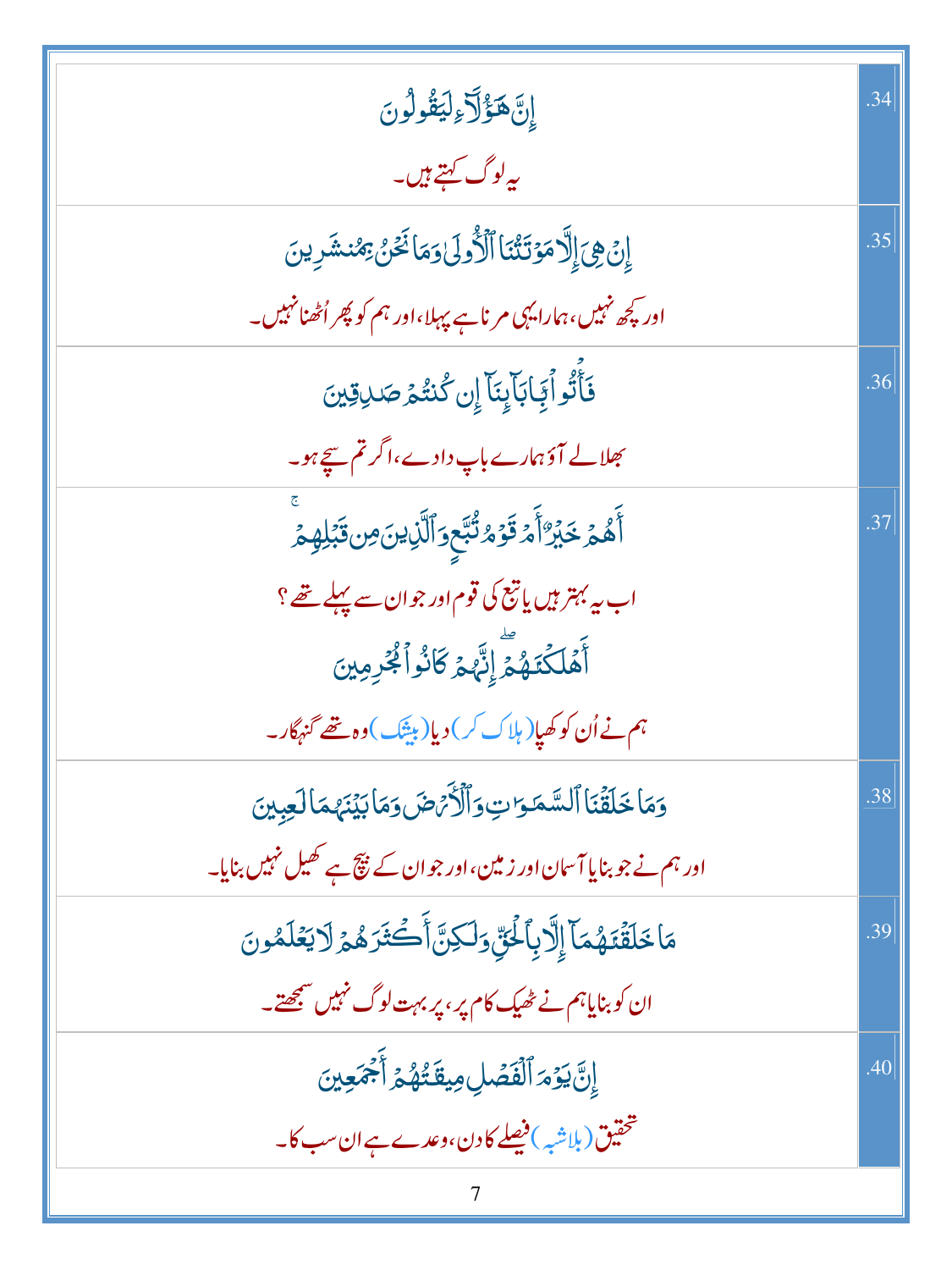| <i>ؾۯٙ؞ٙ</i> ڵٳێۼٞؽ؋ۯڷٙ؏ؘ؈ڡؓۯؘڷٙٞۺؘؿٙٞٵۏڶٳۿؽٙ؉ؿۻڒ۠ۄڹ                | .41 |
|---------------------------------------------------------------------|-----|
| جس دن کام نہ آئے کوئی رفیق کسی رفیق کے کچھ ،اور نہ ان کو مد دیپنچے۔ |     |
| <b>ۣٳ</b> ڵؖۯڡؘڹ؆ؘڿؚ <u>ۄٙ</u> ٲڷڶ <sub>ٞ</sub> ڷٷ                  | .42 |
| مگر جس پر <sub>مہم</sub> کرے اللہ۔                                  |     |
| إِنَّهُ هُوَ ٱلۡعَزِيزُ ٱلرَّحِيمُ                                  |     |
| بیشک وہی ہے زبر دست رحم والا۔                                       |     |
| إِنَّ شَجَرَتَ ٱلزَّقُّومِ                                          | .43 |
| مقرر (بیشک) در خت سههنڈ کا۔                                         |     |
| طَعَاهُ ٱلْأَثِيمِ                                                  | .44 |
| كھاناہے گناہرگار كا،                                                |     |
| كَٱلْهُهَْلِ يَغْلِى فِى ٱلْبُطُونِ                                 | .45 |
| جیسے پگھلا تانبا۔ کھولٹاہے پیپٹوں میں۔                              |     |
| كَعَلِّي أَلْحُمِيمِ                                                | .46 |
| جيسے پي <sub>ٹ</sub> وں ميں ڪولٽا <sub>پل</sub> انی،                |     |
| ػؙۮؙۅػ۠ڧؘٲۼۘ <i>ؾ</i> ڶؗۅػؙٳ۪ڸؘ؆ٮؘۊٳٙۦٳٲۼؙؖڿۑۄؚ                     | .47 |
| یکڑ واس کواور د ھکیل لے جاؤ بیچوں ن <del>ی</del> ج دوزخ کے۔         |     |
| 8                                                                   |     |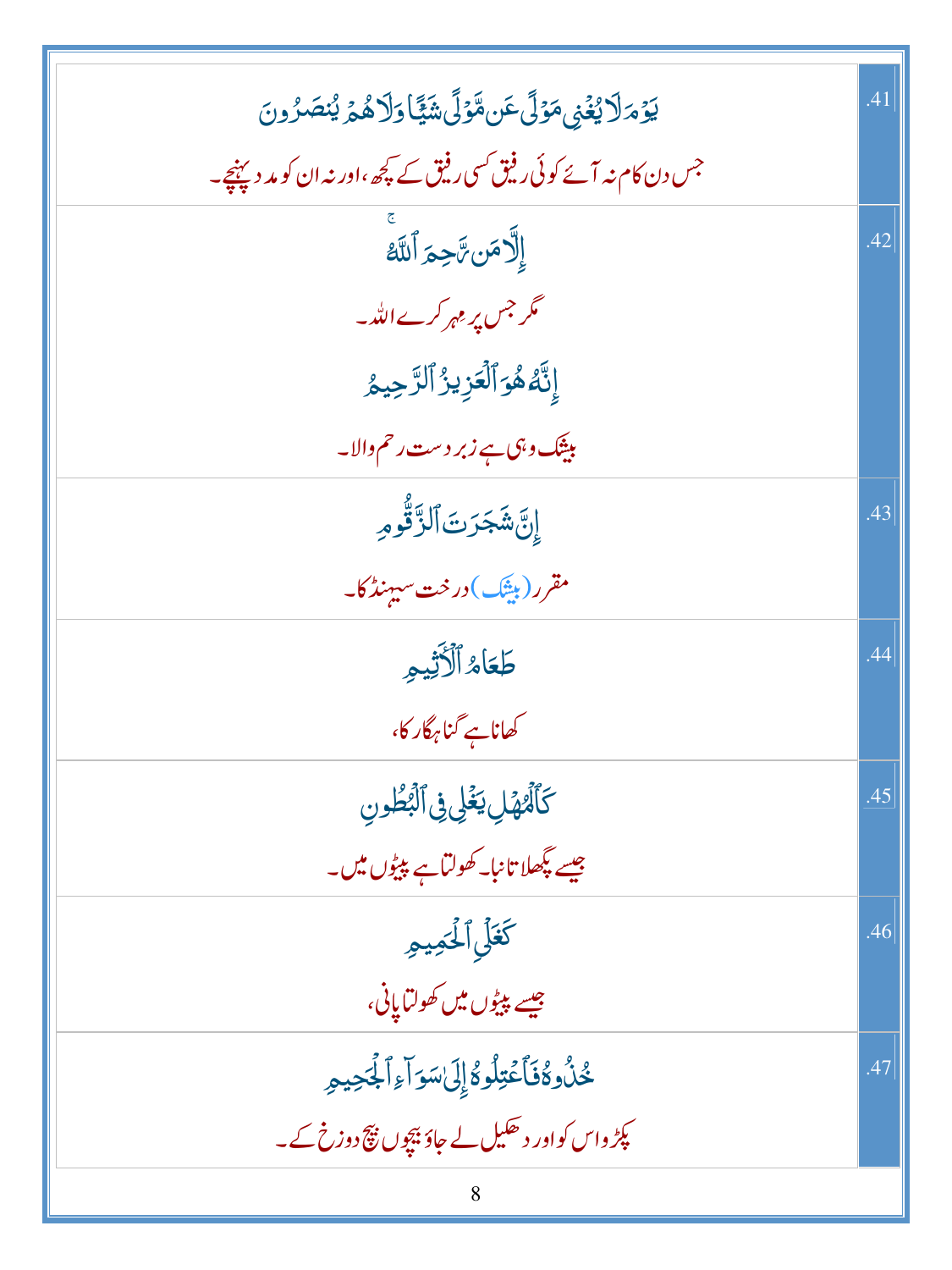| ڷؙٛڋڞ؉ؚۨ۠ۅٱفَوۡقَ؆ٲۜڛڢٶڽۡػۮؘابِٱلۡػڝؚڝؚ                          | .48 |
|------------------------------------------------------------------|-----|
| پھر ڈالواس کے سرپر جلتے پانی کاعذاب۔                             |     |
| ذُنَى إِنَّكَ أَنتَ ٱلْعَزِيزُ ٱلْكَرِيمُ                        | .49 |
| یہ چکھ۔توہی ہے بڑاعزت والا سر دار۔                               |     |
| إِنَّ هَذَامَا كُنتُم بِهِ يَخْتَلَرُونَ                         | .50 |
| یہ و <sub>ن</sub> ی ہے جس میں تم د ھو کار کھتے تھے۔              |     |
| ٳۣۘۜڹ <mark>ؓ۩ڵۘ<sup>ۣڸ</sup>ؾٞۊێؾ؋ۣڡڡٙڷ</mark> ؘٳ <i>ۄؚ</i> ٳۺۣ | .51 |
| بیٹنک ڈروالے (من <sub>قی)</sub> ،گھر میں ہیں چین کے۔             |     |
| <b>ڣۣ۫</b> ؖۼڵٙؾٟۅٙػ۠ؿۄڹۣ                                        | .52 |
| باغوں میں اور چشموں میں۔                                         |     |
| <b>يَلۡبَسُونَ مِن سُندُسٍ وَإِسۡتَبۡرَقٍ مُّتَقَبِلِينَ</b>     | .53 |
| پینتے ہیں یو شاک ریشمی، تپلی اور گاڑھی ایک دوسرے کے سامنے۔       |     |
| كَنَالِكَ                                                        | .54 |
| (وہاں)اسی طرح(کاحال ہو گا)۔                                      |     |
| <b>ۯؘڒٙڐؖڂ۪ڎٙۿ۠</b> ؗ۠۠۠۠ۿڔڲؚٛٶٟ؆ۣڡۣؠڹۣ                          |     |
| اور بیاہ دیں ہم نے ان کو گوریاں بڑی آنکھوں والیاں۔               |     |
|                                                                  |     |